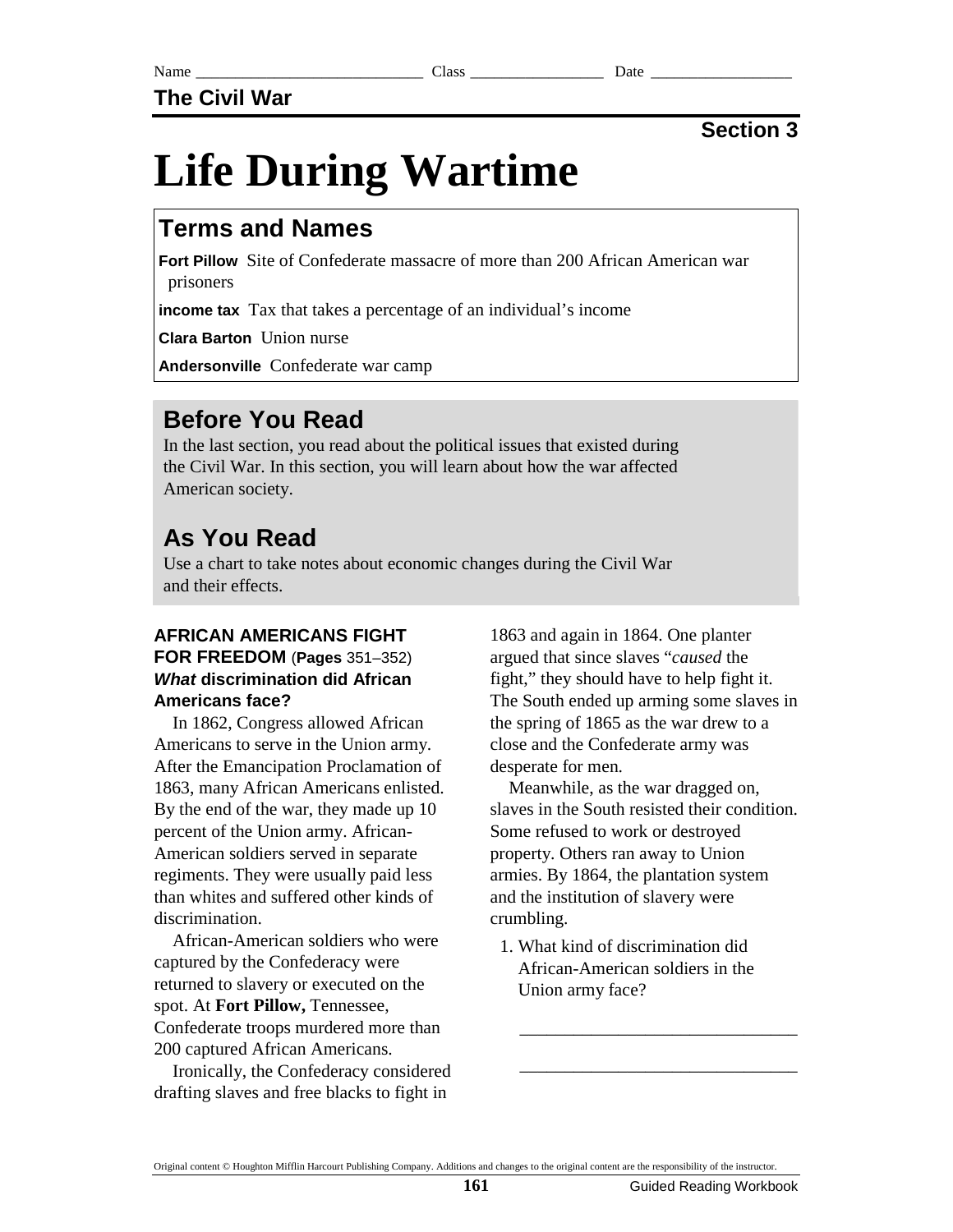#### **THE WAR AFFECTS REGIONAL ECONOMIES** (**Pages** 353–354) **How did the war affect the Northern and Southern economies?**

As Union forces pushed deeper into the South, many slaves ran away. This led to a decline in the South's workforce. As a result, the South's economy suffered. Food became scarce. Prices rose. In 1863, food riots broke out in some Southern cities.

The Union blockade of Southern ports created shortages of other items. They included salt, sugar, coffee, nails, needles, and medicines. As a result, many Confederates smuggled cotton into the North in exchange for gold, food, and other goods.

In the North, the war caused the economy to grow rapidly. Factories produced supplies needed by the army. But wages for factory workers did not keep up with prices. Some workers went on strike for higher wages.

The economies of both sides changed in another significant way: a greater involvement by women. In both the North and the South, women replaced men in the factories and on the farms. In the North, women also obtained government jobs for the first time. They worked mostly as clerks.

Due to the booming economy and rising prices, many businesses in the North made immense profits. This led to corrupt practices—especially by businesses with government contracts. For example, they made uniforms and blankets made of poor material that came apart in the rain. Others passed off spoiled meat as fresh and demanded twice the usual price for guns.

To help pay for the war, Congress decided to collect the nation's first **income tax.** This tax took a part of an individual's earned income.

 2. How did the economies of the North and South differ during the war?

\_\_\_\_\_\_\_\_\_\_\_\_\_\_\_\_\_\_\_\_\_\_\_\_\_\_\_\_\_\_\_

\_\_\_\_\_\_\_\_\_\_\_\_\_\_\_\_\_\_\_\_\_\_\_\_\_\_\_\_\_\_\_

#### **SOLDIERS SUFFER ON BOTH SIDES** (**Pages** 354–356) **What conditions did soldiers face?**

Life for soldiers on both sides was difficult. Many soldiers suffered and died from wounds they received in battles. They also suffered from poor army food, filthy conditions, and disease.

Early in the war, some Northern women and doctors founded the United States Sanitary Commission to improve sanitary conditions for soldiers. They set up hospital trains and ships to move wounded soldiers from the battlefield.

More than 3,000 Northern women served as nurses during the war. Some, like **Clara Barton,** worked on the front lines. The Confederacy had many volunteer nurses, too.

Conditions for soldiers in war prisons were even worse. The worst Confederate camp was at **Andersonville,** Georgia. The camp was terribly overcrowded. Prisoners were not provided with any shelter.

Prison camps in the North were not much better. Northern prisons provided about five times as much space per man. However, they provided little or no heat to the Confederate prisoners unaccustomed to the cold winters. As a result, thousands of Southern prisoners contracted pneumonia and died.

 3. What was the purpose of the U.S. Sanitary Commission?

\_\_\_\_\_\_\_\_\_\_\_\_\_\_\_\_\_\_\_\_\_\_\_\_\_\_\_\_\_\_\_

\_\_\_\_\_\_\_\_\_\_\_\_\_\_\_\_\_\_\_\_\_\_\_\_\_\_\_\_\_\_\_

Original content © Houghton Mifflin Harcourt Publishing Company. Additions and changes to the original content are the responsibility of the instructor.